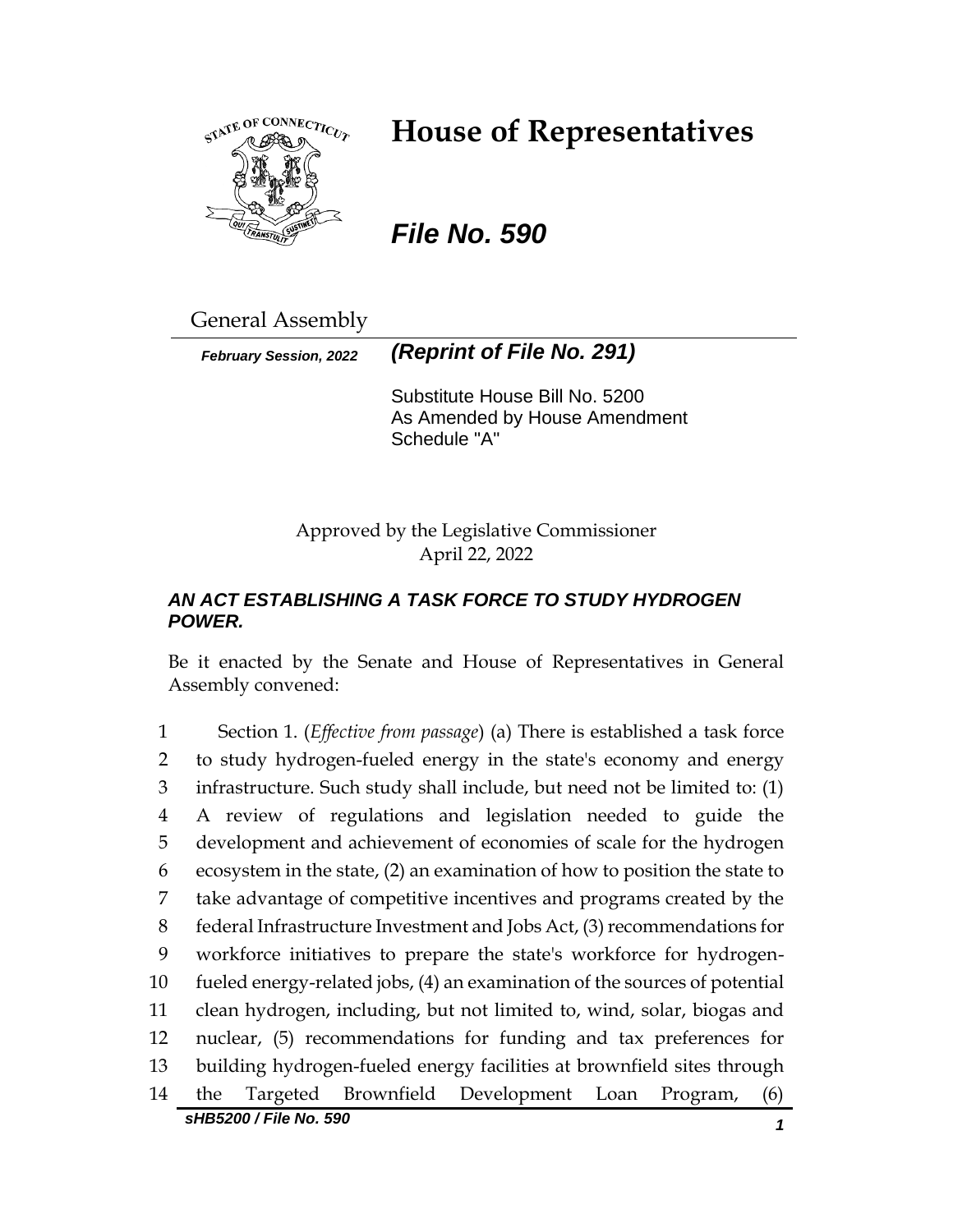recommendations regarding funding sources for developing hydrogen-

fueled energy programs and infrastructure, and (7) recommendations

for potential end uses of hydrogen-fueled energy.

(b) The task force shall consist of the following members:

 (1) The president of the Connecticut Green Bank, who shall be the chairperson of the task force;

 (2) Two representatives from the electricity division of an electric distribution company that has a service area of eighteen or more cities and towns, one of whom shall be appointed by the speaker of the House of Representatives and one of whom shall be appointed by the minority leader of the House of Representatives;

 (3) Two representatives from the electricity division of an electric distribution company that has a service area of not more than seventeen cities and towns, one of whom shall be appointed by the president pro tempore of the Senate and one of whom shall be appointed by the minority leader of the Senate;

 (4) A representative from the gas division of an electric distribution company that has a service area of eighteen or more cities and towns, who shall be appointed by the majority leader of the House of Representatives;

 (5) A representative from the gas division of an electric distribution company that has a service area of not more than seventeen cities and towns, who shall be appointed by the minority leader of the Senate;

 (6) A representative from an eligible nuclear power generating facility, as defined in section 16a-3m of the general statutes, who shall be appointed by the minority leader of the House of Representatives;

 (7) A representative of the building trades, who shall be appointed by the majority leader of the Senate;

(8) Three representatives of Connecticut manufacturers of hydrogen-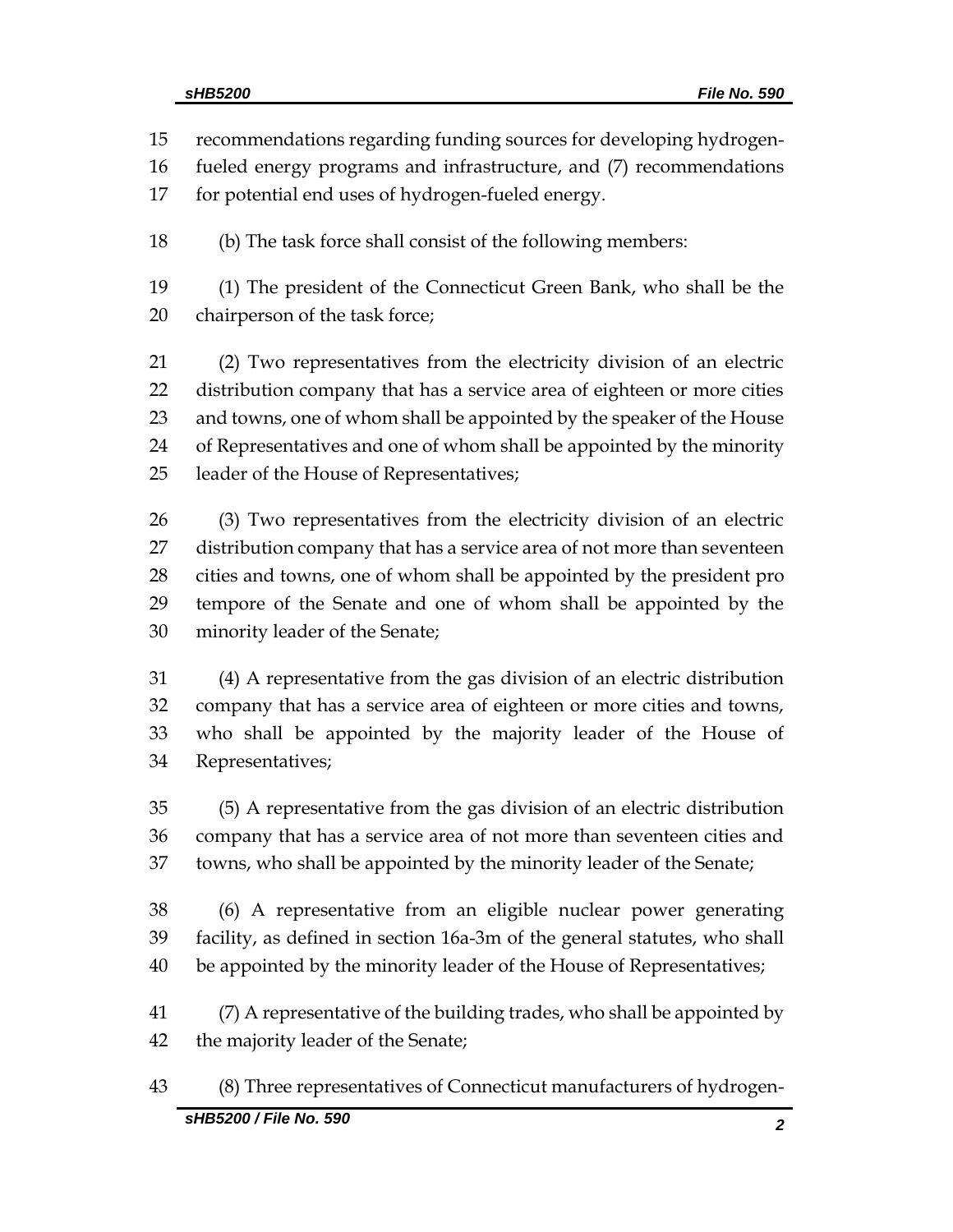fueled energy technology, one of whom shall be appointed by the speaker of the House of Representatives, one of whom shall be appointed by the president pro tempore of the Senate and one of whom shall be appointed by the minority leader of the House of Representatives;

 (9) Three representatives of environmental organizations that advocate for renewable energy, one of whom shall be appointed by the president pro tempore of the Senate, one of whom shall be appointed by the majority leader of the House of Representatives and one of whom shall be appointed by the minority leader of the Senate;

 (10) Two members of the Connecticut Hydrogen-Fuel Cell Coalition, one of whom shall be appointed by the majority leader of the House of Representatives and one of whom shall be appointed by the minority leader of the Senate;

 (11) The chairperson of the Public Utilities Regulatory Authority, or the chairperson's designee;

 (12) The Commissioner of Energy and Environmental Protection, or the commissioner's designee;

 (13) The president of The University of Connecticut, or the president's designee; and

 (14) The director of energy initiative at the Connecticut Center of Advanced Technology.

 (c) All initial appointments to the task force shall be made not later than thirty days after the effective date of this section. Any vacancy shall be filled by the appointing authority, as applicable.

 (d) The chairperson of the task force shall schedule the first meeting of the task force, which shall be held not later than sixty days after the effective date of this section.

*sHB5200 / File No. 590 3* (e) Not later than January 15, 2023, the task force shall submit a report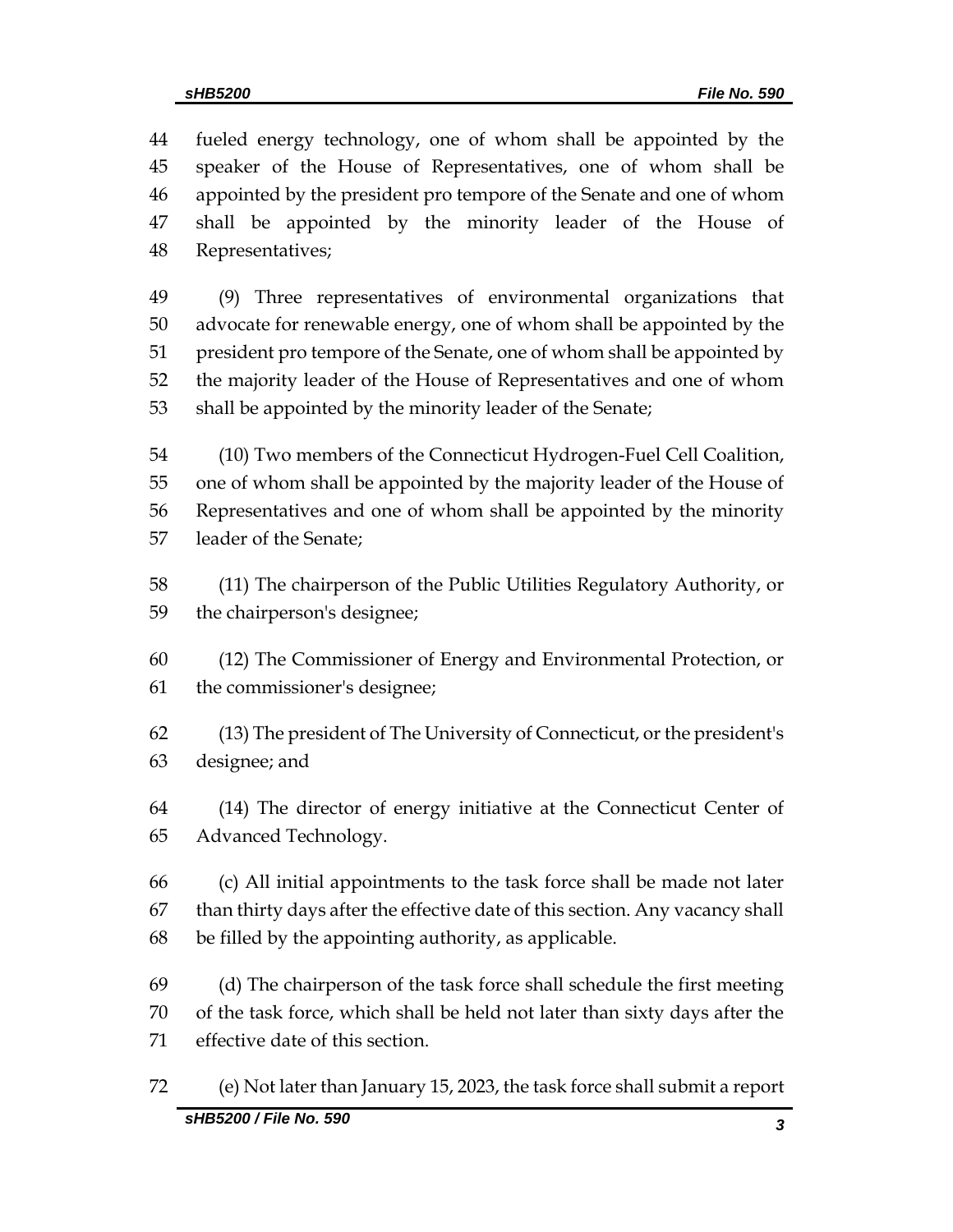- 73 on its findings and recommendations to the joint standing committee of
- 74 the General Assembly having cognizance of matters relating to energy,
- 75 in accordance with the provisions of section 11-4a of the general statutes.
- 76 The task force shall terminate on the date that it submits such report or
- 77 January 15, 2023, whichever is later.

| This act shall take effect as follows and shall amend the following |  |
|---------------------------------------------------------------------|--|
| sections:                                                           |  |

| Section | <i>from passage</i> | New section |
|---------|---------------------|-------------|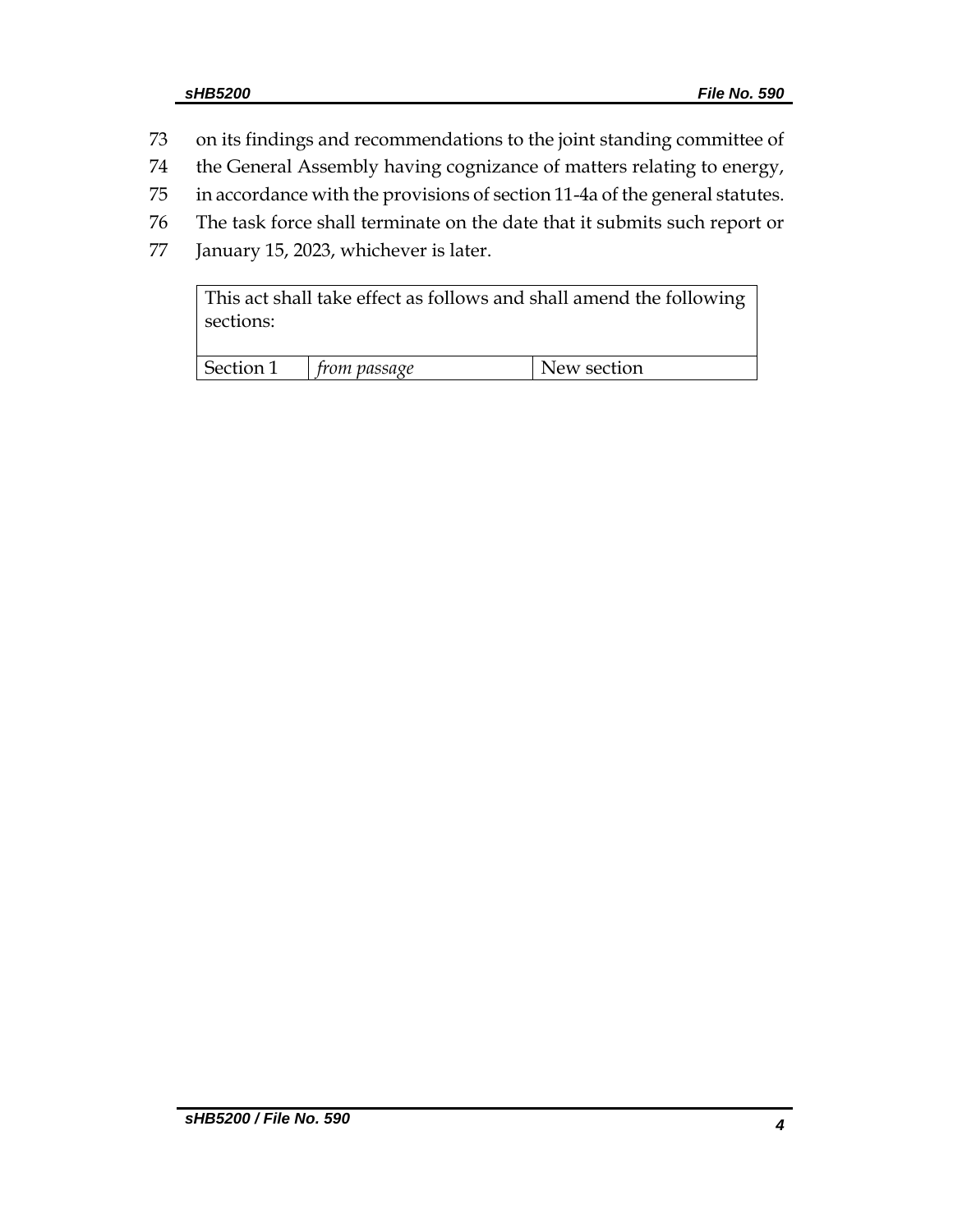*The following Fiscal Impact Statement and Bill Analysis are prepared for the benefit of the members of the General Assembly, solely for purposes of information, summarization and explanation and do not represent the intent of the General Assembly or either chamber thereof for any purpose. In general,*  fiscal impacts are based upon a variety of informational sources, including the analyst's professional knowledge. Whenever applicable, agency data is consulted as part of the analysis, however final *products do not necessarily reflect an assessment from any specific department.*

#### *OFA Fiscal Note*

*State Impact:* None

*Municipal Impact:* None

#### *Explanation*

The bill establishes a task force, which shall submit its findings and recommendations to the committee of cognizance by January 15, 2023. This bill has no fiscal impact as PA 17-236 prohibits transportation allowances for task force members.

House Amendment "A" changed appointing authorities, which has no fiscal impact.

#### *The Out Years*

*State Impact:* None

*Municipal Impact:* None